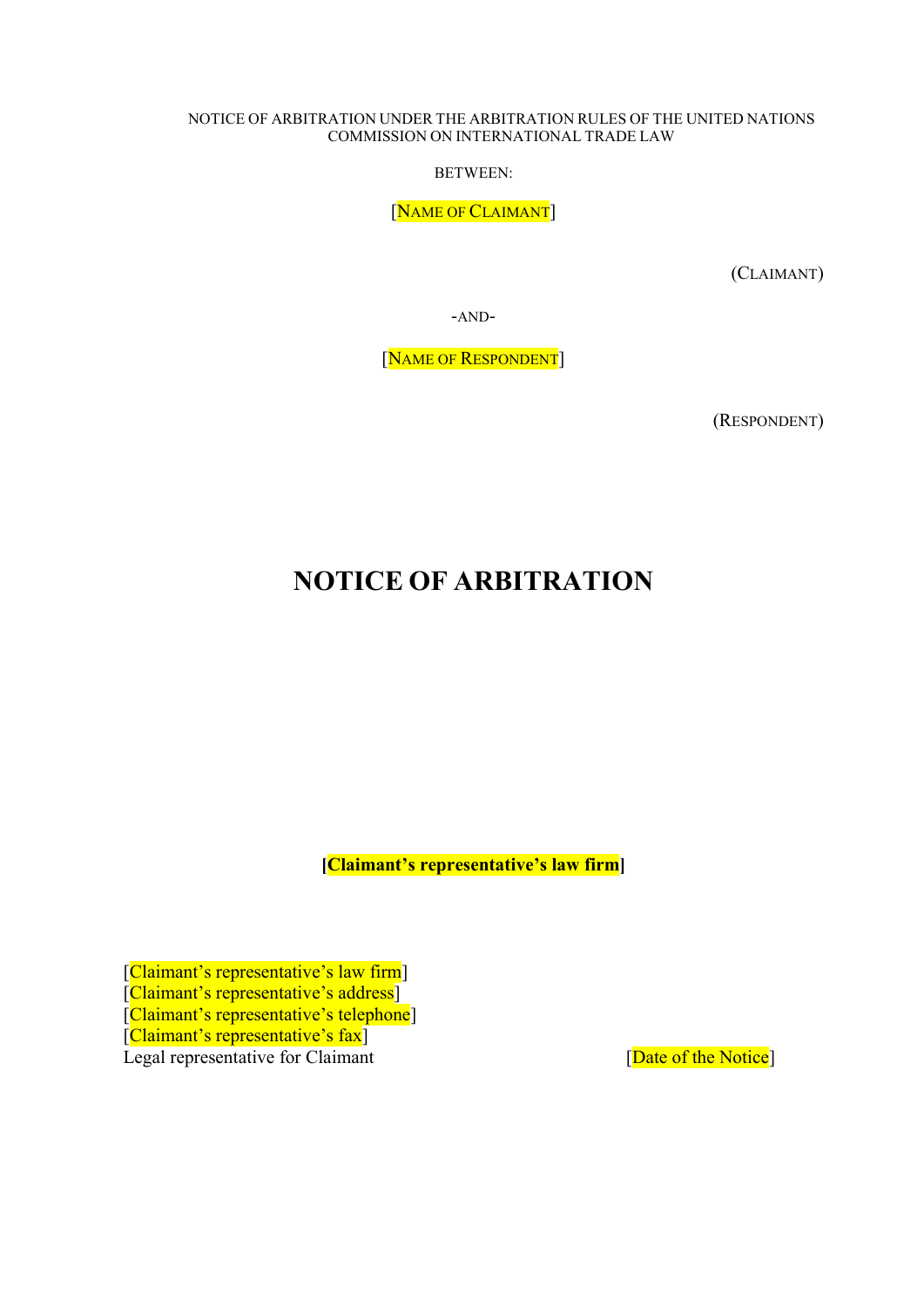#### I. INTRODUCTION

- 1. This Notice of Arbitration, *OPTIONAL*: together with its Exhibits numbered C-1 to C- $\lceil \cdot \rceil$ , is submitted on behalf of  $\lceil \text{Name of Claimant} \rceil$  (hereinafter "Claimant") pursuant to Article 3 of the Arbitration Rules of the United Nations Commission on International Trade Law in force as from 15 August 2010 (the "UNCITRAL Arbitration Rules") against [Name of Respondent] (hereinafter "Respondent"), (hereinafter collectively referred to as the "Parties").
- 2. This Notice of Arbitration contains information concerning the following:
	- i. The name, description and address of each of the Parties (II);
	- ii. The Parties' contractual relationship and the nature and circumstances of the Parties' dispute giving rise to Claimant's claims (III);
	- iii. The dispute resolution clause, the proposed governing law, the seat and language of the arbitration (IV);
	- iv. Claimant's position as regards the composition of the arbitral tribunal  $(V)$ ;
	- v. Claimant's damages (V);
	- vi. A statement of the relief sought (VI);
- 3. This dispute principally concerns Respondent's [insert brief description of breach and nature of claim(s)].

## II. THE PARTIES [NOTE: ARTICLE 3(3)(B) UNCITRAL ARBITRATION RULES]

#### A. Claimant

- 4. Claimant is [Name of Claimant], a company registered under the laws of [Name of country or jurisdiction], with its registered office located at **[Complete address**]. [Insert brief description of Claimant's business activity, industry sector, size of business, number of employees, market position, revenue etc. as appropriate.
- 5. Claimant's address is:

[Claimant's name] [Claimant's address in full]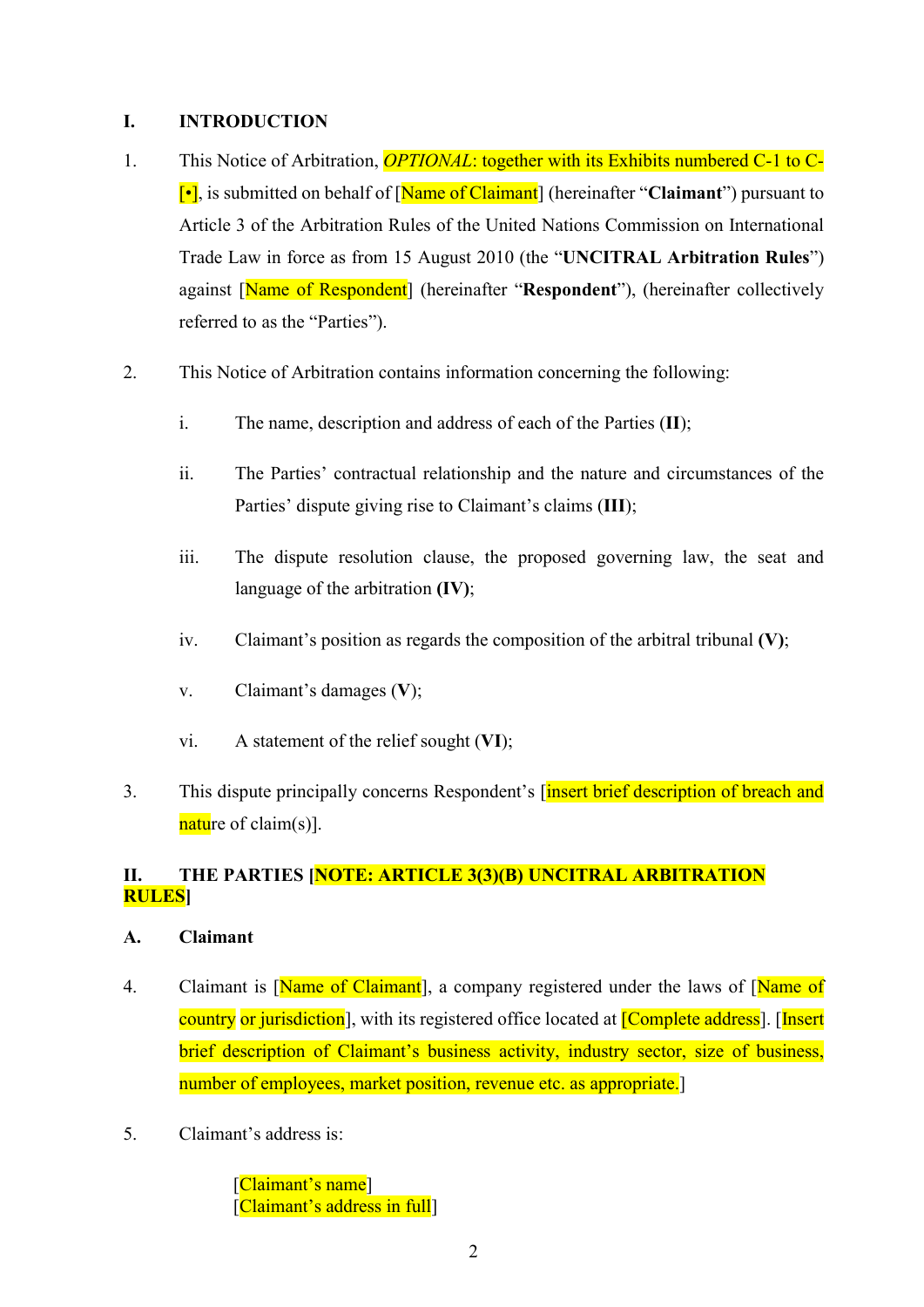[Attention: name of Claimant's director] [Claimant's telephone number] [Claimant's fax number] [Claimant's e-mail]

6. Claimant's representative, to whom all correspondence should be sent in this arbitration, are:

> [Claimant's representative's law firm] [Name of the partner in charge of representing Claimant] [Names of representatives and associates assisting the partner] [Claimant's representative's address] [Claimant's representative's telephone number] [Claimant's representative's fax number] [Claimant's representative's e-mail]

#### B. Respondent

- 7. Respondent is [Name of Respondent], a company registered under the laws of [Name] of country], with its registered office located at [Complete address]. [Insert brief description of Respondent's business activity, industry sector, size of business, number of employees, market position, revenue etc. as appropriate.]
- 8. Respondent's contact information is:

[Respondent's name] [Respondent's address in full] [Attention: name of Respondent's director] [Respondent's telephone number] [Respondent's facsimile number] [Respondent's e-mail]

#### III. THE PARTIES' CONTRACT AND THE NATURE AND CIRCUMSTANCES OF THE PARTIES' DISPUTE GIVING RISE TO THE CLAIMS **[NOTE: ARTICLE** 3(3)(D), (E) UNCITRAL ARBITRATION RULES]

- (a) Factual Background
- 9. **[Define Respondent's conduct which gives rise to the claims].** 
	- (b) Legal Basis of Claim
- 10. **[Explain the basis of Respondent's liability, contractual or otherwise]** 
	- (c) Respondent's Violations of Its Legal Obligations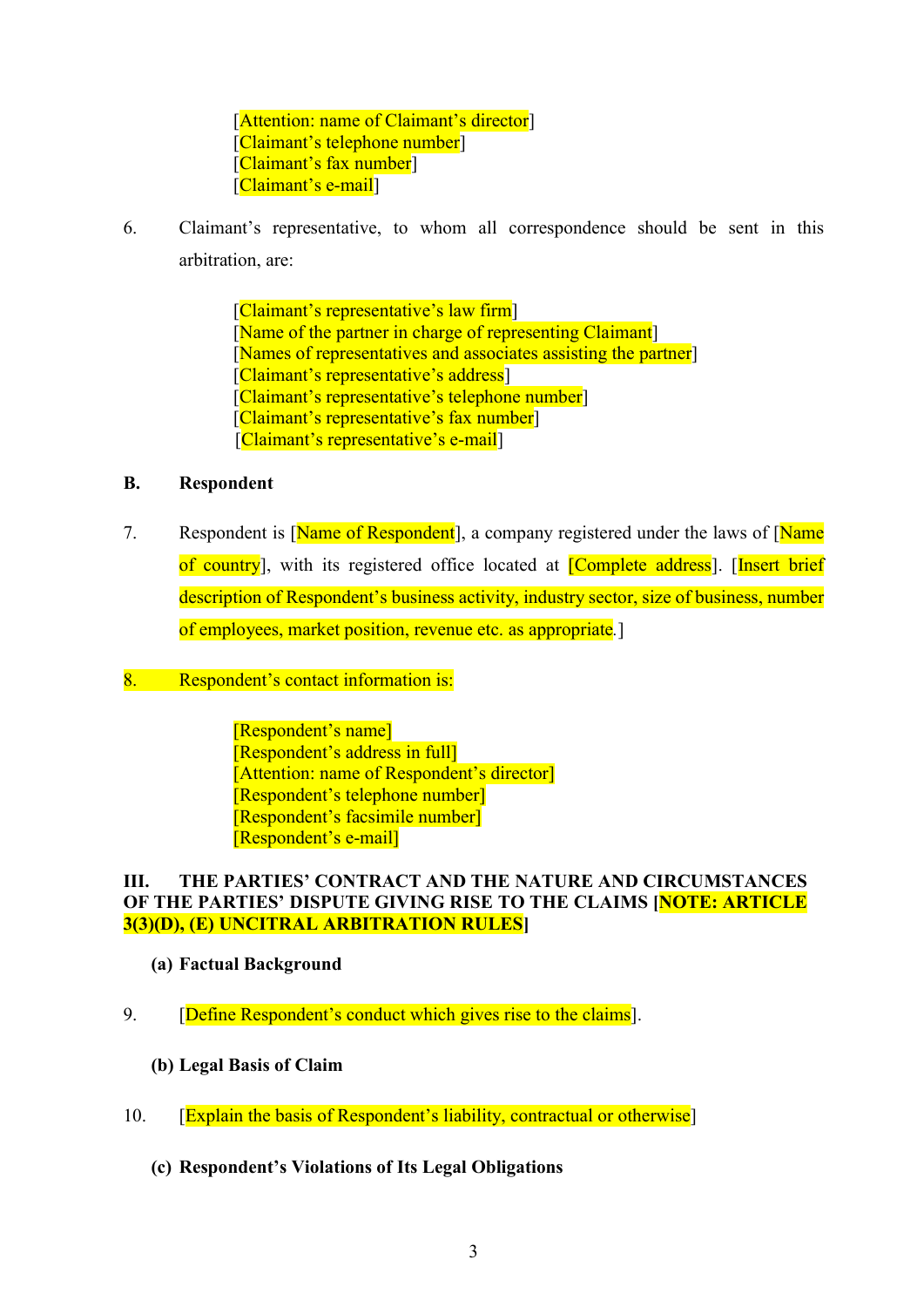11. **[Explain Respondent's violations of its legal obligations]** 

### IV. DISPUTE RESOLUTION CLAUSE, GOVERNING LAW, SEAT AND LANGUAGE OF THE ARBITRATION [*NOTE*: ARTICLE 3(3)(C) AND (G) UNCITRAL ARBITRATION RULES]

#### (a) The Arbitration Clause

12. This arbitration is initiated pursuant to the arbitration agreement found at Article [specify Article of the contract where the arbitration agreement is found] of the Contract, which provides as follows:

> [Insert the arbitration agreement in full.] [*NOTE*: Article 3(3)(c) UNCITRAL Arbitration Rules]

### (b) The Place of Arbitration  $[NOTE: Article 3(3)(g)$  UNCITRAL Arbitration Rules

- 13. Pursuant to Article [specify Article of the contract where the place of the arbitration is provided for set out above, the place of the arbitration is *[insert city and country]*. [Claimant should propose as the place of arbitration, if the parties have not previously agreed thereon]
- 14. [*NOTE*: Claimant may also add any comment as to the place of arbitration]

### (c) Governing Law

15. The Agreement is governed by the substantive laws of [specify which jurisdiction's law applies to the contract] pursuant to Article [specify Article of the contract where this is found], which provides as follows:

> [Cite the provisions where the applicable law is found, in full. Claimant should propose the governing law, if the parties have not previously agreed thereon]

[*NOTE*: Claimant may also add any comment as to applicable law]

#### (d) The Language of Arbitration

16. Pursuant to Article [specify Article of the contract where the language of the arbitration is found] of the Contract, the language of the arbitration shall be *[insert language of the*] arbitration].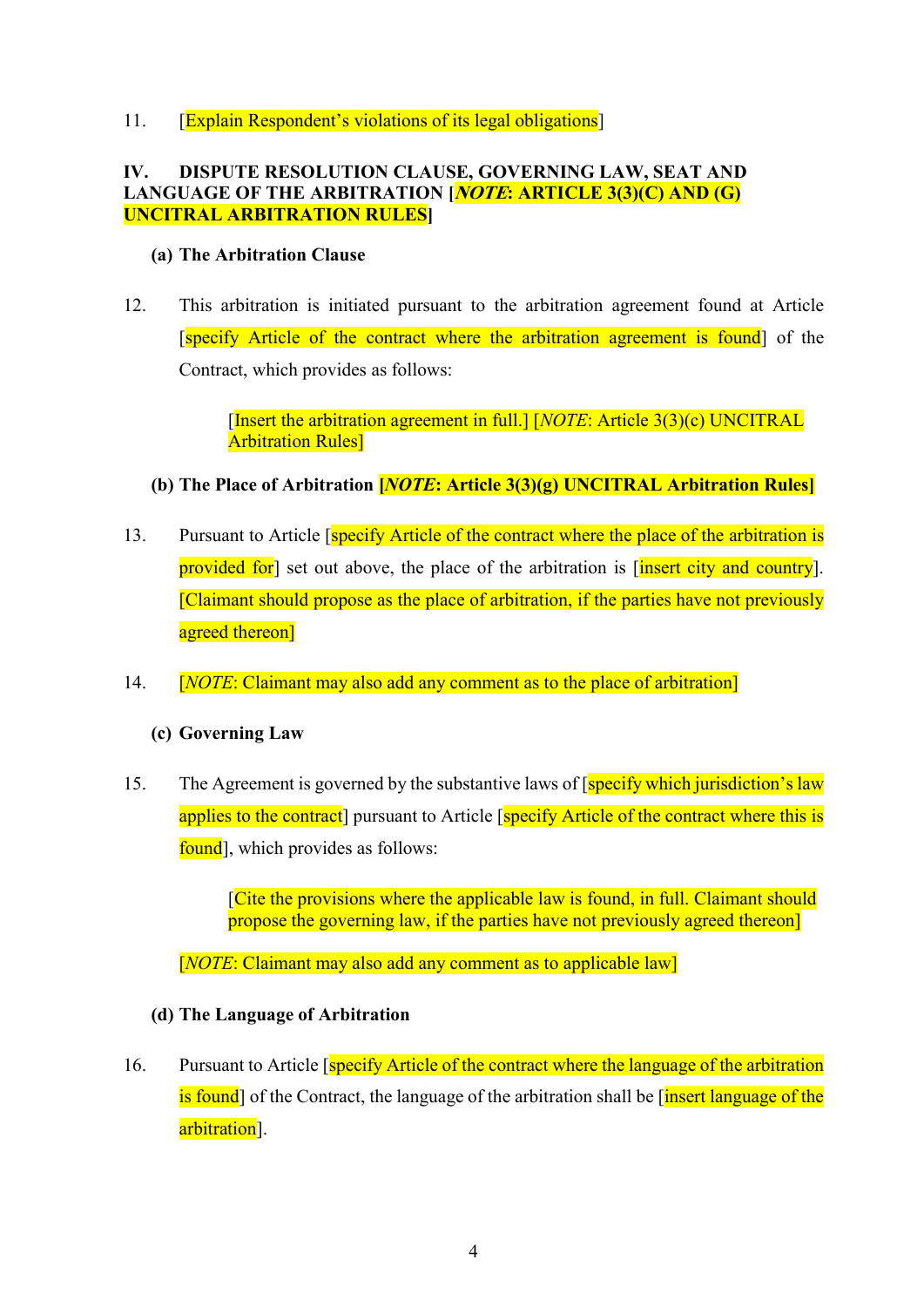[NOTE: Claimant may also add any comment as to the language of the arbitration. Claimant should propose the language of arbitration if the parties have not previously agreed thereon<sup>]</sup>

#### V. THE ARBITRAL TRIBUNAL *[NOTE*: ARTICLE 3(3)(G) AND ARTICLE 3(4) UNCITRAL ARBITRATION RULES]

- 17. Article **[specify Article of the contract which provides for the constitution of the** tribunal] of the Contract provides for [insert comments on constitution of tribunal including number of arbitrators, if identified in arbitration clause, and procedure of appointment. Invite Respondent's nomination/comments.] [Claimant should propose the number of arbitrators according to Article  $3(3)(g)$ , if the parties have not previously agreed thereon]
- 18. [NOTE: in the case of a three-member tribunal] Pursuant to Article **[specify Article of** the contract which provides for the constitution of the tribunal], Claimant nominates [name of Co-Arbitrator] of [specify law firm or chambers, if applicable] for confirmation as Claimant's Co-Arbitrator. To the best of Claimant's knowledge, [name] of Co-Arbitrator] is independent of the Parties involved in this arbitration. [Co-Arbitrator]'s contact details are as follows:

[Co-Arbitrator's name] [Co-Arbitrator's address] [Co-Arbitrator's telephone number] [Co-Arbitrator's e-mail]

[Note: in the case of a three-member tribunal, see also Article 9 of the UNCITRAL **Arbitration Rules**]

19. [*NOTE:* in case the arbitration agreement provides for a Sole Arbitrator<sup>]</sup> Pursuant to Article [specify Article of the contract which provides for the constitution of the tribunal], Claimant nominates [name of proposed Sole Arbitrator] of [specify law firm or chambers, if applicable] for confirmation as Sole Arbitrator. To the best of Claimant's knowledge, [name of proposed Sole Arbitrator] is independent of the Parties involved in this arbitration. [name of proposed Sole Arbitrator]'s contact details are as follows:

> [Sole Arbitrator's name] [Sole Arbitrator's address]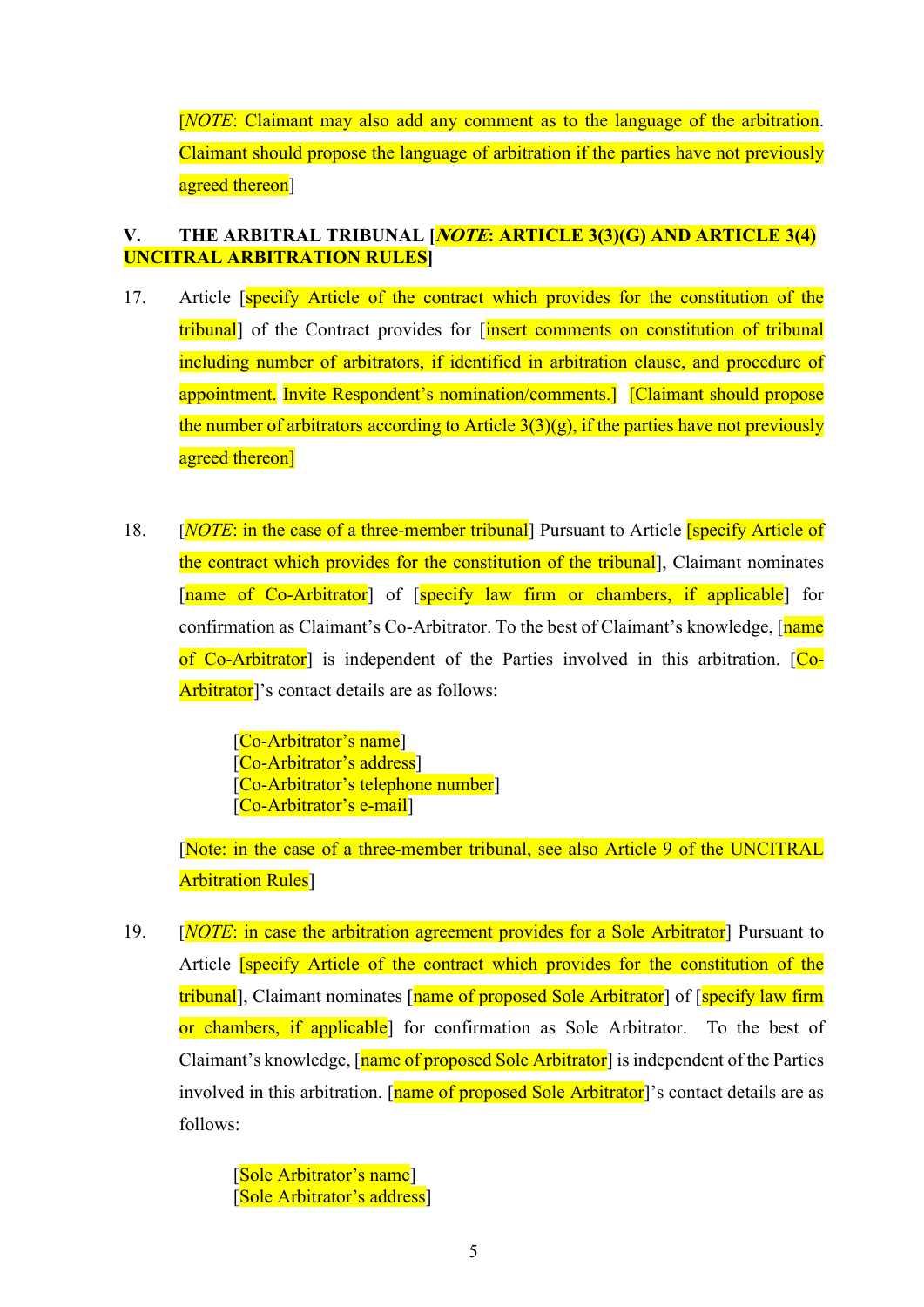[Sole Arbitrator's telephone number] [Sole Arbitrator's e-mail]

[Note: in the case of a Sole Arbitrator, see also Article 8 of the UNCITRAL Arbitration Rules]

20.  $[NOTE:$  in case the arbitration agreement provides for the choice of an appointing authority] Pursuant to Article [specify Article of the contract which provides for the constitution of the tribunal, the appointing authority shall be [name the appointing] authority<sup>1</sup>

[Note: in the case of an appointing authority, see also Article 6 of the UNCITRAL **Arbitration Rules** 

### VI. CLAIMANT'S DAMAGES [*NOTE*: ARTICLE 3(3)(E) UNCITRAL ARBITRATION RULES]

- 21. [Insert description of Claimant's damages arising from Respondent's violations of its legal obligations.
- 22. Claimant's total damages are currently estimated at [insert estimation of the damages suffered by Claimant<sup>]</sup>.
- 23. Claimant is also entitled to interest of [explain how interest is to be calculated] on these amounts.

[NOTE: this should include the amounts of all quantified claims and, to the greatest extent possible, an estimate of the monetary value of any other claims]

### VII. RELIEF SOUGHT [*NOTE*: ARTICLE 3(3)(F) UNCITRAL ARBITRATION **RULES**I

- 24. As a result, Claimant respectfully requests the arbitral tribunal to issue an award:
	- i. declaring that the arbitral tribunal has jurisdiction to consider the dispute described herein between the Parties;
	- i. declaring that Respondent violated its obligations by describe basis of Respondent's liability];
	- ii. ordering Respondent to compensate Claimant for the damages and losses suffered as a result of Respondent's breaches of the Contract, currently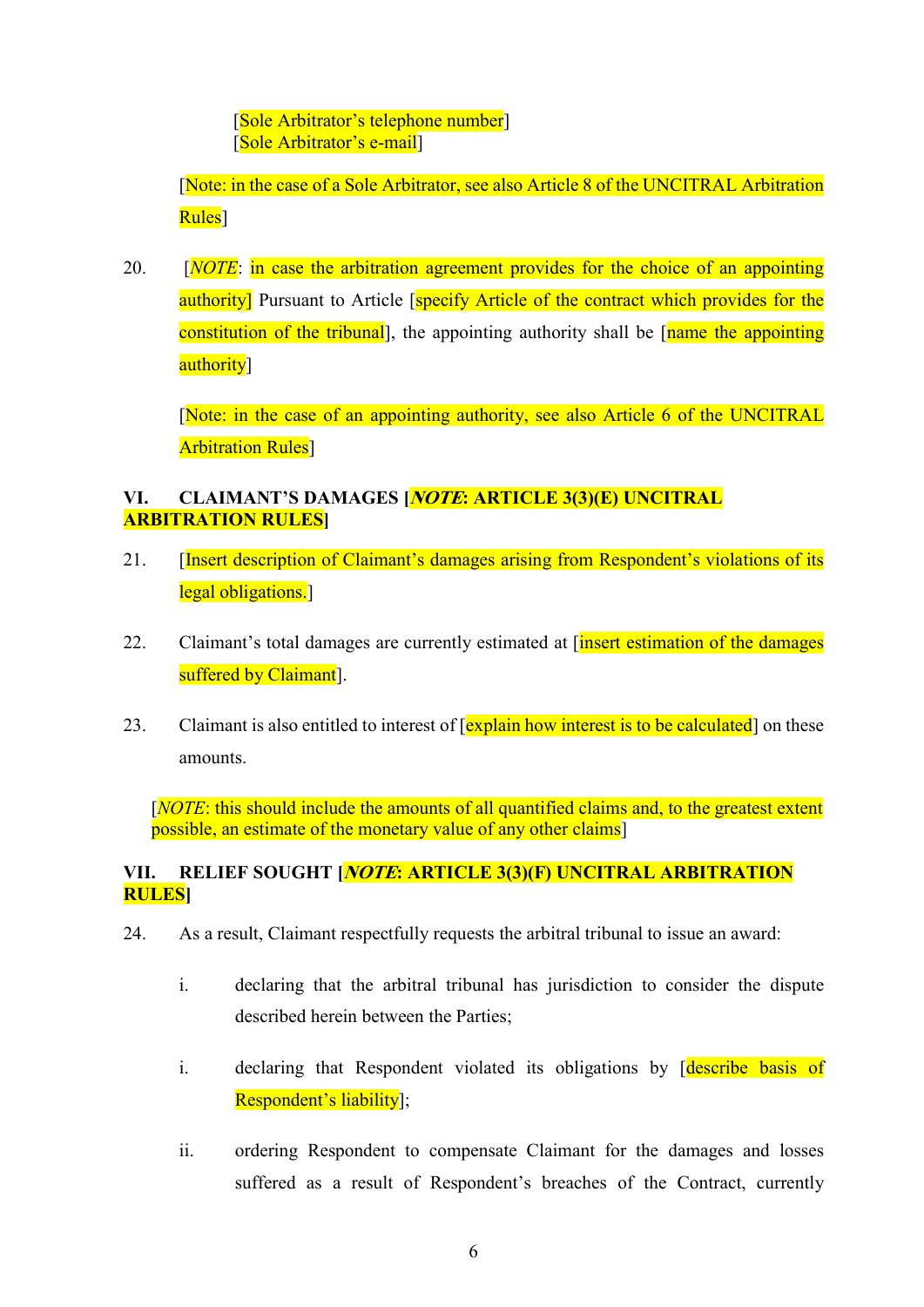estimated to be in the amount of **[insert estimation of the damages suffered by** Claimant];

- iii. ordering Respondent to pay all arbitration costs, including Claimant's representative's costs and expenses; and
- 25. For the avoidance of doubt, Claimant reserves its right to:
	- i. raise any and all further claims arising out of or in connection with the disputed matters described in this Notice of Arbitration or otherwise arising between the Parties; and
	- ii. amend and/or supplement the relief sought herein;
	- iii. produce such factual or legal arguments or evidence (including witness testimony, expert testimony and documents) as may be necessary to present its case or rebut any case which may be put forward by Respondent; and
	- iv. seek interim and provisional measures before this arbitral tribunal or any competent national court.

Respectfully submitted,

[Signature of Claimant's Legal representative]

[Name of partner representing Claimant] [Name of law firm representing Claimant] Legal representative for Claimant [Claimant's representative's address] [Claimant's representative's telephone] [Claimant's representative's fax] [Claimant's representative's e-mail] [Date of the Notice]